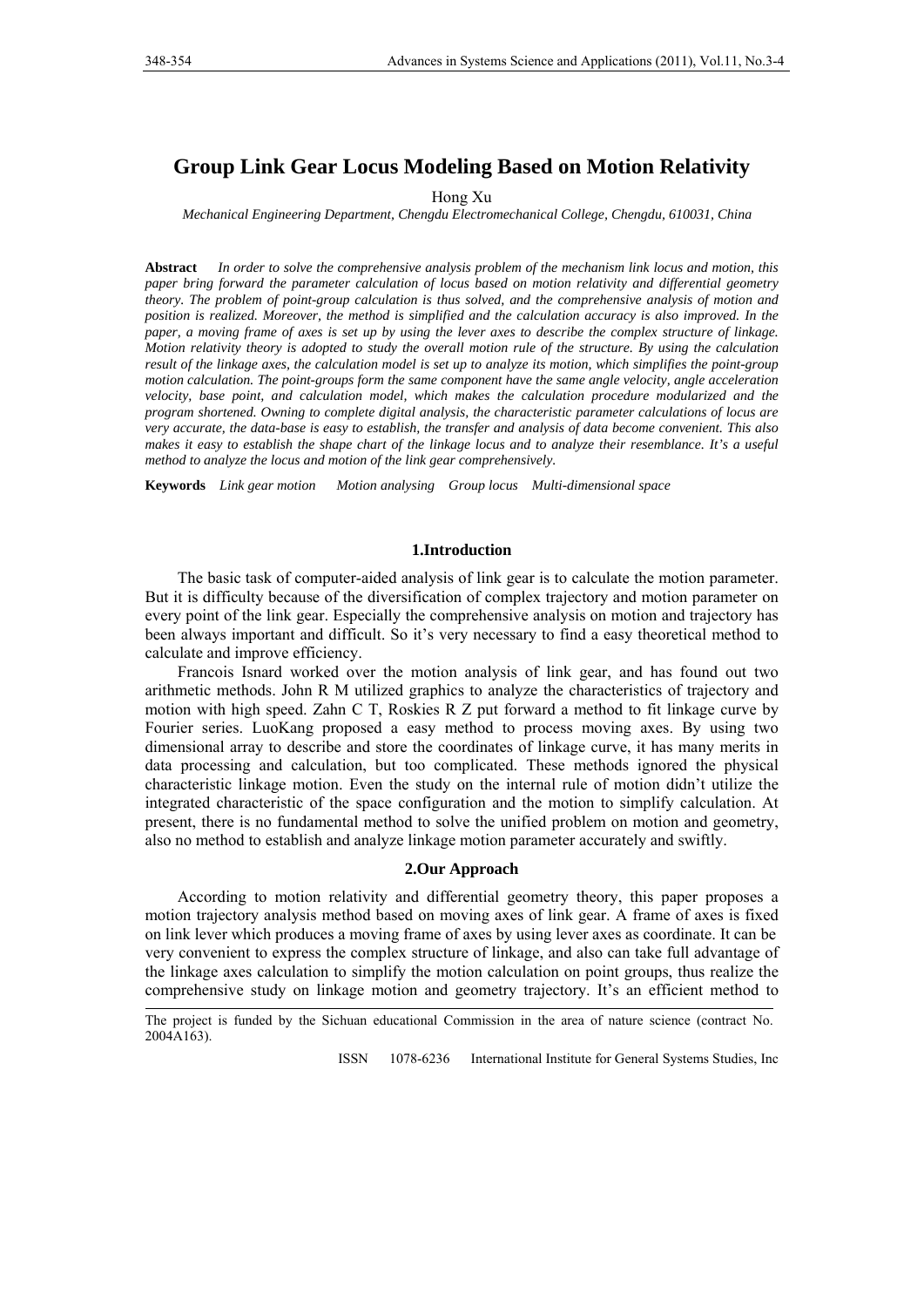analyze the motion characteristic of link gear...

## **3.New Method For Design Of Link Mechanism**

#### **3.1.1 The basis problem for trajectory design**

Generally, motion design on plane link gear can be arranged as three basis problems. First, component position, that is, the link gear can lead a certain component pass some preset positions accurately or approximately according to prescribed sequence. Second, preset motion rule, that is the driving part and the follower meet some required relationship of positions, including definite quick-return characteristic. Or, when the motion of driving part is defined, the follower can move accurately or approximately according to prescribed rule. Third, prescribed motion trajectory, some point on the linkage component in plane motion can move accurately or approximately according to prescribed trajectory. The problem can be summarized as: present digital design needs to analyze the motion of some point or a group points on the component, which requires record the data of its trajectory characteristic on different point.

The specific task of trajectory motion analysis is to analyze and calculate several adjacent points, define the most accordant articulated points which meet the preset trajectory motion requirements. On the other hand, the motion parameters on nonadjacent points are calculated, thus to establish the database on different trajectory motion characteristic, and prepare for the design.

#### **The description of the integrated motion rule of link gear**

It's simple and flexible to utilize lever group method to analyze link gear, moreover, easy programming. Paper <sup>[1]</sup> has worked out a general subprogram for second grade group of five basic type, and also several three and four grade lever group in common use. The kinematics analysis system of plane link gear based on fundamental lever group and single lever automatic identification is a general system for plane linkage motional performance analysis, which can analyze the motion of single and multi- freedom system in a wide range. As to its mathematic model and solving process, it's too complicated. Normally the results are angle velocity and angle acceleration velocity.



This paper works on the mathematic modeling of motional link gear. To simplify the process, the model is a four lever linkage. The links on the articulated points are the object to study the overall motion rule of linkage. Fig. 1 shows a plane four lever link gear in XOY right-angle coordinate system. Supposing the length of the framework is r1 and the angle  $\theta_1$  $(\theta_1=0)$ ; the length of the crank is r<sub>2</sub> and the angle $\theta_2$ ; the length of the lever is r<sub>3</sub> and the angle $\theta_3$ ; the length of the pendulum lever is  $r_4$  and the angle  $\theta_4$ . By using vector loop method to establish vector equation of linkage:

$$
\overrightarrow{r_2} + \overrightarrow{r_3} = \overrightarrow{r_1} + \overrightarrow{r_4} \tag{1}
$$

Supposing the angle between every lever and x axes is positive anticlockwise, and negative clockwise. The projections of every vector on coordinate system: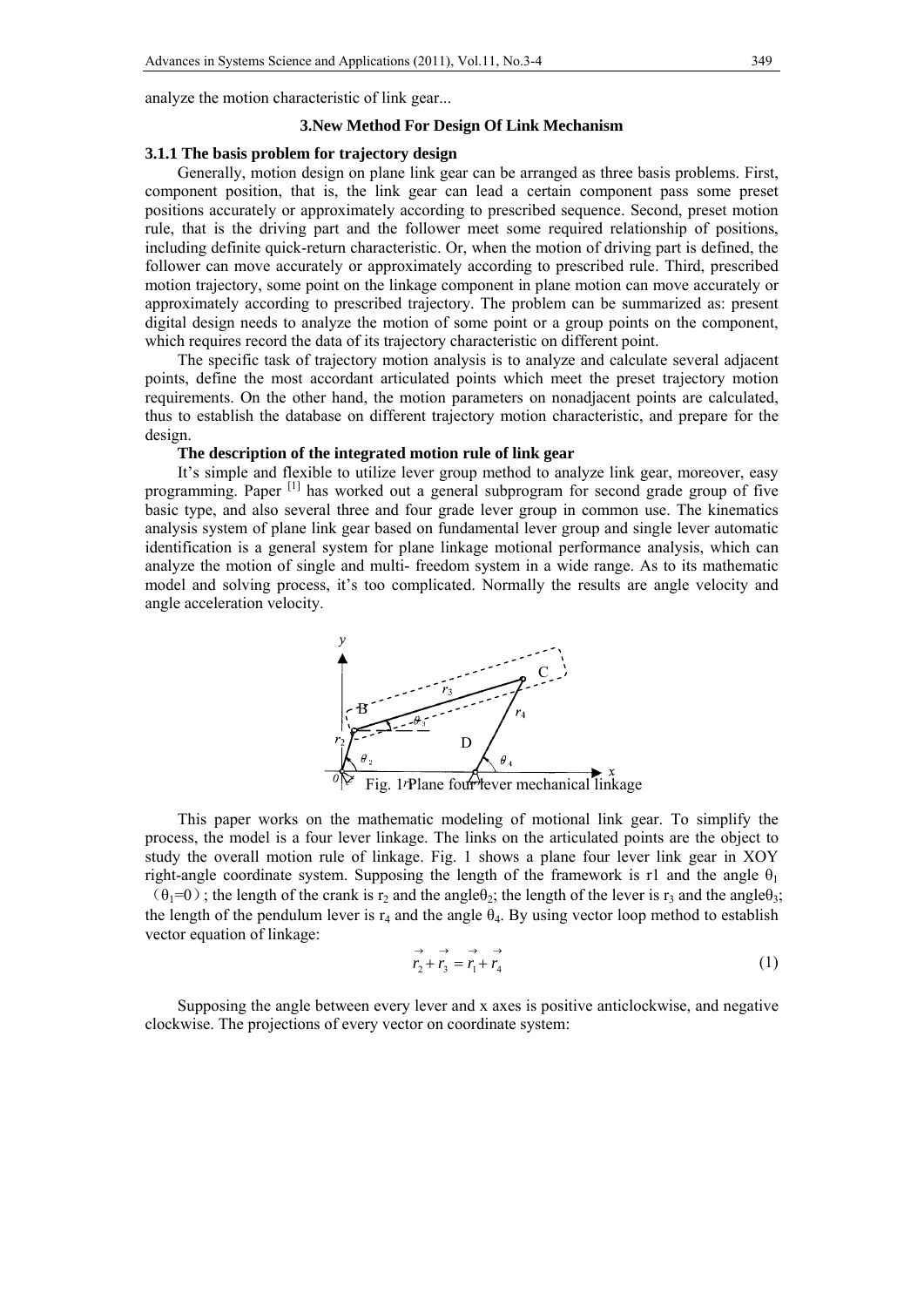$$
r_2 \cos \theta_2 + r_3 \cos \theta_3 - r_1 \cos \theta_1 - r_4 \cos \theta_4 = 0 \tag{2}
$$

$$
r_2 \sin \theta_2 + r_3 \sin \theta_3 - r_1 \sin \theta_1 - r_4 \sin \theta_4 = 0
$$
 (3)

$$
\theta_1 = 0 \qquad \theta_2 = \omega t \qquad \theta'_3 = \omega_3 \qquad \theta'_4 = \omega_4
$$

$$
\theta''_3 = \varepsilon_3 \qquad \theta''_4 = \varepsilon_4
$$

$$
r_4 \sin \theta_4 - r_5 \sin \theta_2
$$

$$
\theta_3 = \arctan \frac{r_4 \sin \theta_4 - r_2 \sin \theta_2}{r_1 + r_4 \cos \theta_4 - r_2 \cos \theta_2} \tag{4}
$$

$$
\theta_4 = 2 \arctan \frac{A \pm \sqrt{A^2 + B^2 - C^2}}{B - C}
$$
  
(5)  

$$
A = -\sin \theta_2 \qquad B = r_1/r_2 - \cos \theta_2
$$

$$
C = \frac{r_1^2 + r_2^2 + r_4^2 - r_3^2}{2r_2r_4 - (r_1\cos\theta_2)/r_4}
$$
  
\n
$$
\dot{\theta}_3 = \frac{-r_2\sin(\theta_2 - \theta_4)}{-r_3\sin(\theta_3 - \theta_4)}\dot{\theta}_2
$$
  
\n
$$
\theta'_4 = \frac{-r_2\sin(\theta_2 - \theta_3)}{-r_4\sin(\theta_4 - \theta_3)}\theta'_2
$$
  
\n
$$
\theta''_3 = \frac{-r_2\cos(\theta_2 - \theta_4) + r_3\theta_2'^2\cos(\theta_4 - \theta_3) - r_1\theta_2'^2}{-r_3\sin(\theta_4 - \theta_3)}\theta''_4 = \frac{r_2\theta_2'^2c\cos(\theta_2 - \theta_3) + r_3\theta_3'^2 - r_4\theta_4'^2\cos(\theta_4 - \theta_3)}{r_1\sin(\theta_4 - \theta_3)}
$$

For displacement solution of linkage, the key problems are to solve angle, angle velocity and angle acceleration velocity, on the base of which to solve those of one point. When crank angle changes between $0\sim360^{\circ}$ , the displacement of that point changes accordingly. If the length of every lever and crank angleθ2 are preset,  $θ_3$  and  $θ_4$  can be produced by the equation (2) (3). Because  $\theta_2$  is the function of t, so are  $\theta_3$  and  $\theta_4$ , supposing:

$$
\theta_3 = f_1(t) \qquad \theta_4 = f_2(t)
$$

Differentiate  $\theta_3$  and  $\theta_4$ , we can get the angle velocity and angle acceleration velocity  $\omega_3$ , $\varepsilon_3$ , $\omega_4$ , $\varepsilon_4$  from lever and pendulum lever. Because the differentiation process is very complicated, so if the result cannot be in full use, it will be a big waste. We use these parameter in point group calculation.

# **4.Motion Analysis Of Moving Axes On Linkage**

## **4.1.1 Trajectory and displacement solution of any point M on link gear**



Fig. 2 Vector  $r_m$  point M on plane four lever linkage

When link gear with diversified shape moves in a plane, the description will be very complicated in fixed coordinates. Coordinates show in Fig. 2 are established on lever, so relative position of any point on lever can be expressed by one group of local coordinate, which won't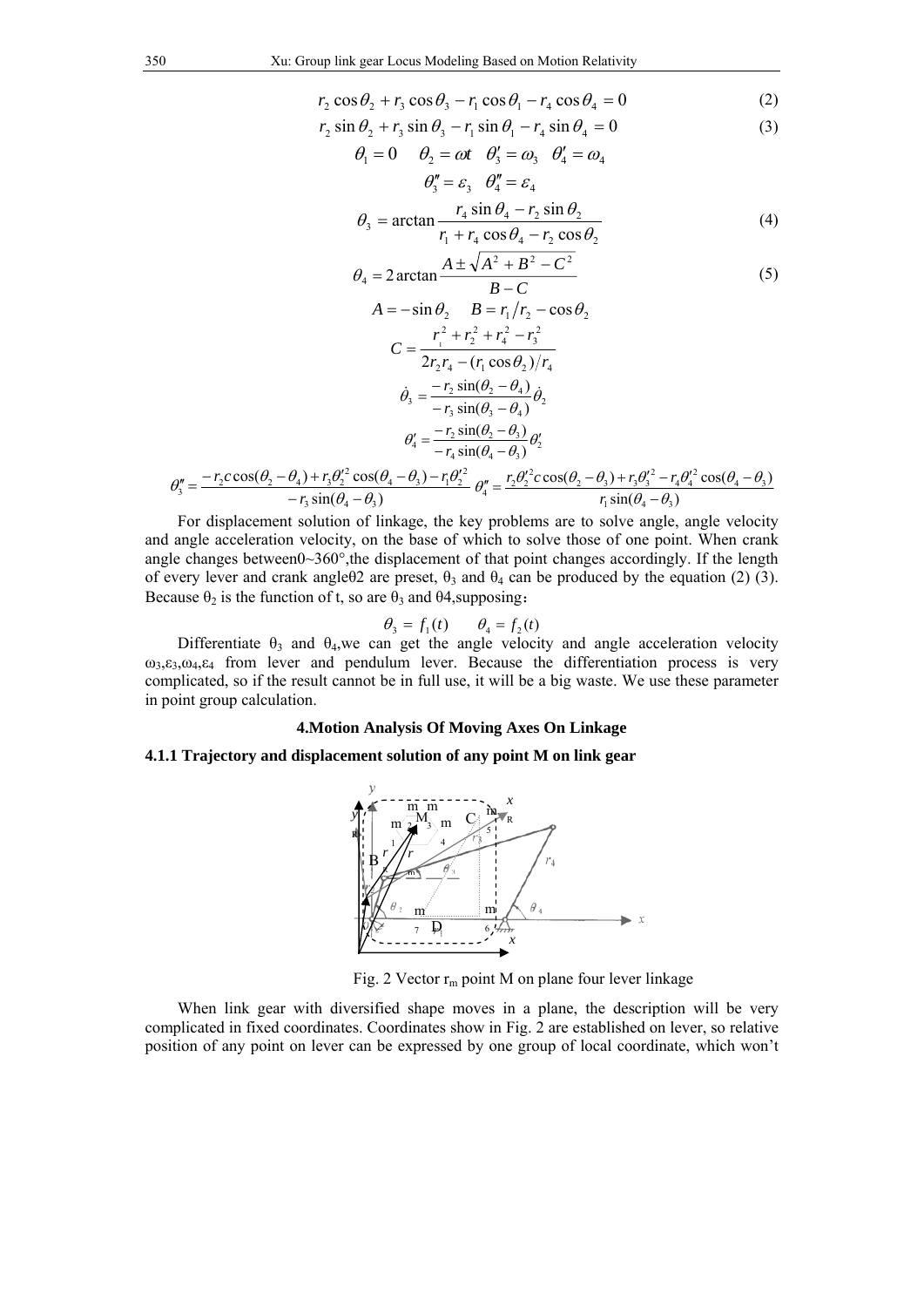change according to the moving of linkage. No matter how complex of linkage, the size of linkage can be expressed fully and normatively. The absolute position of any point can be expressed by relative coordinate and the origin of local coordinate. According to Fig. 2, position vector equation of any point M is:

$$
\vec{r}_m = \vec{r}_2 + \vec{r}_{Rm} \tag{6}
$$

Supposing the angle is positive anticlockwise, the coordinate of point M is:

$$
x_m = r_2 \cos \theta_2 + x_{Rm} \cos \theta_3 \tag{7}
$$

$$
y_m = r_2 \sin \theta_2 + y_{Rm} \sin \theta_3 \tag{8}
$$

 Among which: xRm,yRm are the coordinates of point M in local axes, xm,ym are the absolute coordinates of point M. when preset a crank angle  $\theta_2$ , the displacements in both x and y direction can be produced on point M with angle $\theta_2$  by putting angle  $\theta_3$ , $\theta_4$  from equation(4), (5)into them. If preset: $\theta_2 = 0.360^\circ$ , step 5°, and make 72 step loop computing, then we can get the trajectory point of point M in this range. These coordinates are more precise than those data produced by graphic chart. Differentiate equation(7), (8), the velocity and acceleration velocity on point M can be produced.

# **4.1.2 Trajectory solution of point group on mechanical linkage**

By trajectory graphic chart, the size of lever and trajectory points can be defined approximately. Component size can be determined by using the range of trajectory size, and point position can be chosen by trajectory shape. Even lever size has been determined, but calculation and analysis are still necessary for determination whether point trajectory and motion parameter meet requirements. Generally speaking, tiny difference on point position can produce huge one on trajectory and motion characteristic. Trajectories form different points on lever are shown in Fig. 3.

The shape of trajectory on different point of lever differs. We can suppose that in  $x_RBy_R$ coordinate system, there be at least one point can meet trajectory requirements. The ideal point may be near the one picked by graphic chart, so we need to choose one group of points nearby for analysis and calculation. Those points are all on one component, and share the same angle velocity and angle acceleration velocity  $\omega_3$ ,  $\varepsilon_3$ . As before, we take origin B as basing-point, the moving point for calculation. The motion of the moving point can be separated to translational moving of basing-point and rotary moving of moving point. As to moving points group, which have identical angle velocity, angle acceleration velocity and basing-point, the calculation load are no more than those of one point, but the results multiply.



Fig. 3 Trajectory from different point on lever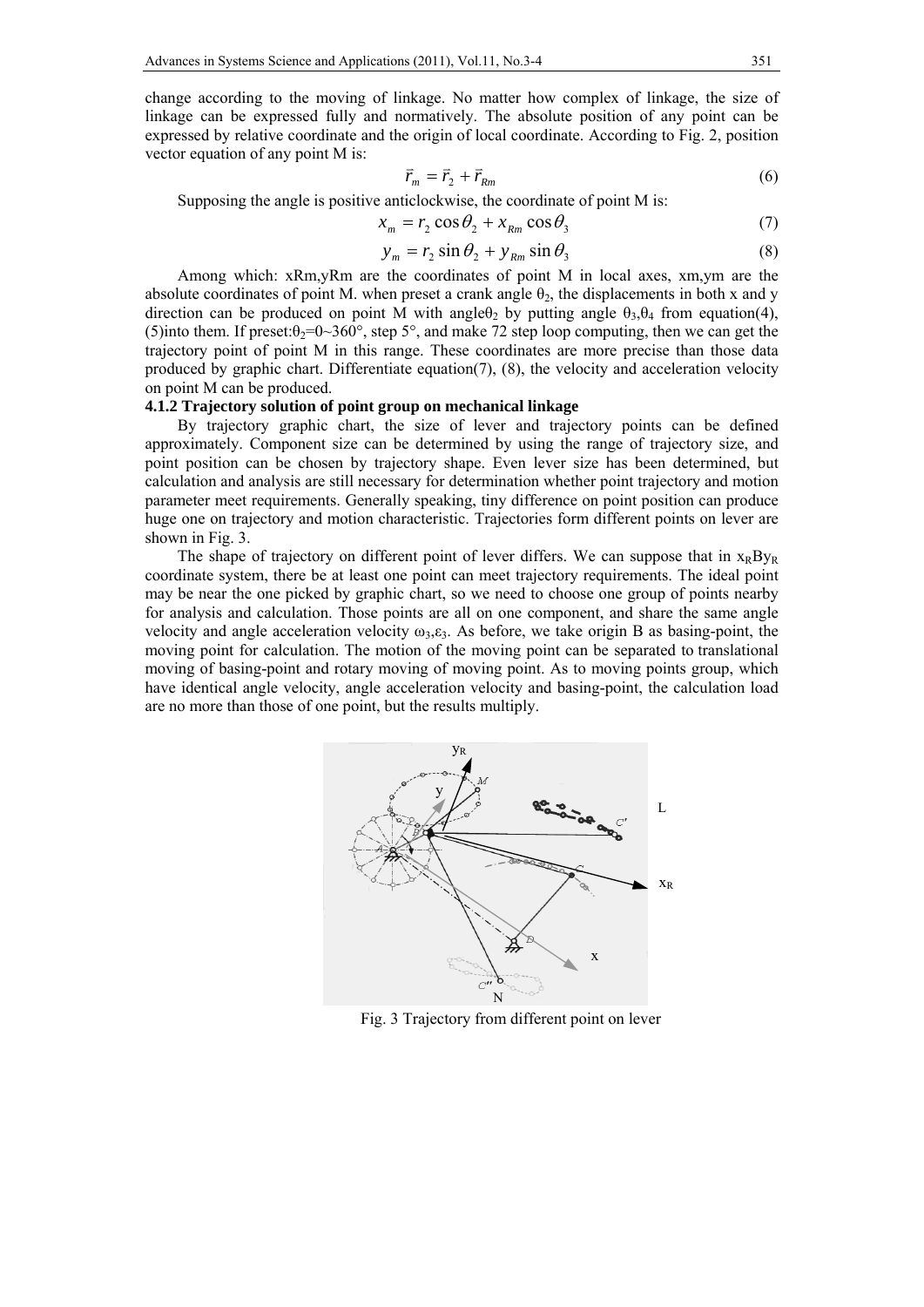#### **5.Data Processing Of Lever'S Moting**

## **5.1.1 The establishing of trajectory data group of point group on link gear**

The calculation of adjacent point group solved the trajectory character problem of comparison and selection. Calculation on different point can solve the moving character problem of analysis and storage for many trajectories.

Nonadjacent points on lever also have the same angle velocity, angle acceleration velocity and basing-point, the calculation load of point group are no more than those of one point, but the analysis can be very accurate for many kinds of trajectory motion rule.

As to the plane link gear shown in Fig.1, we can set the number of the lever as 1, other moving levers are 2, 3, … randomly. Similarly, all the moving point for calculation can be set as 1,2,3,…,n2 randomly.

Form a three-dimensional data group grid $1(n,q,1)$ , which has n+1 line, q+1 column and 2 page. Suppose the coordinates of point M on link gear to be  $(xnm,y_{nm})$ , grid $(n,m,0)=x_{nm}$  and  $\text{grid}(n,m,1) = y_{nm}$ , according to the simple rule above, we can put all the point coordinates into data group grid.

By accessing data group grid, we can get length between P and Q on any component L: length= $[(x_{lp}-x_{lq})^2+(y_{lp}-y_{lq})^2]^{1/2}$ 

Among which, the local coordinates of point P on lever L are  $x_{\text{lo}} = \text{grid}$  (L,P,0), $y_{\text{lo}} = \text{grid}$  $(l,p,1)$ , those of point Q are  $x_{lq}$ =grid  $(l,q,0)$ ,  $y_{lq}$ =grid  $(l,q,1)$ .

#### **5.1.2 Trajectory motion analysis based on local coordinate system**

By accessing data group grid, we can also calculate motion parameter of point group. The absolute coordinate of any point L equals to its local coordinate plus the absolute coordinate of point B. The calculation shows in (7), (8).

As shown in Fig.3, the motion of point M is an overlap of two motions (translational moving of basing-point B and rotary moving of point M around B). The velocities of B and M are Vb and Vm, the rotary velocity of point M relative to B is  $V_{\text{mb}}$ :

$$
\vec{v}_b = \vec{r}_2 \times \vec{\omega}_2 = (x_b i + y_b j)\omega_2 = (x_b \omega_2 i + y_b \omega_2 j)
$$
  

$$
\vec{v}_{mb} = \vec{r}_{Rm} \times \vec{\omega}_3 = (x_{mb} i + y_{mb} j)\omega_3 = x_{mb} \omega_3 i + y_{mb} \omega_3 j
$$
  

$$
\vec{v}_m = \vec{v}_{mb} + \vec{v}_b = (x_b \omega_1 + x_{mb} \omega_3) i + (y_b \omega_1 + y_{mb} \omega_3) j
$$

The acceleration velocity of point M:

$$
\vec{a}_m = \vec{a}_b + \vec{a}^n{}_{mb} + \vec{a}^r{}_{mb}
$$

$$
= \vec{r}_2 \times \omega^2{}_2 + \vec{r}_{Rm} \times \omega^2{}_3 + \vec{r}_{Rm} \times \vec{\varepsilon}_3
$$

The equations above are combination of coordinates, angle velocity and angle acceleration velocity. After the size of linkage and the angle velocity of crank have been given, we can calculate the position, velocity and acceleration velocity of moving point. Equally, we can define two-dimensional data group, record position, velocity and acceleration velocity curve on trajectory.

## **5.1.3 Trajectory programming of point group**

Trajectory programming is computer-aided computing. Because of the unification and standardization of equation, the programs for one motion parameter are the same model. Given crank's position (angle) and lever's length, you can calculate trajectory (position) , velocity and acceleration velocity curve by accessing program model. This method can analyze point motion on component precisely. On the other hand, it can process many points together, and store the calculation results as a database, so as to analyze the motion character on different point with digital method. With Fourier series proposed by Zahn C T, Roskies R Z to fit lever's curve, we can fit discrete point into mathematics equation. Or, we can pick out the shape character of graphs, and with computer-aided function to analyze trajectory character of plane linkage curve and its distribution rule.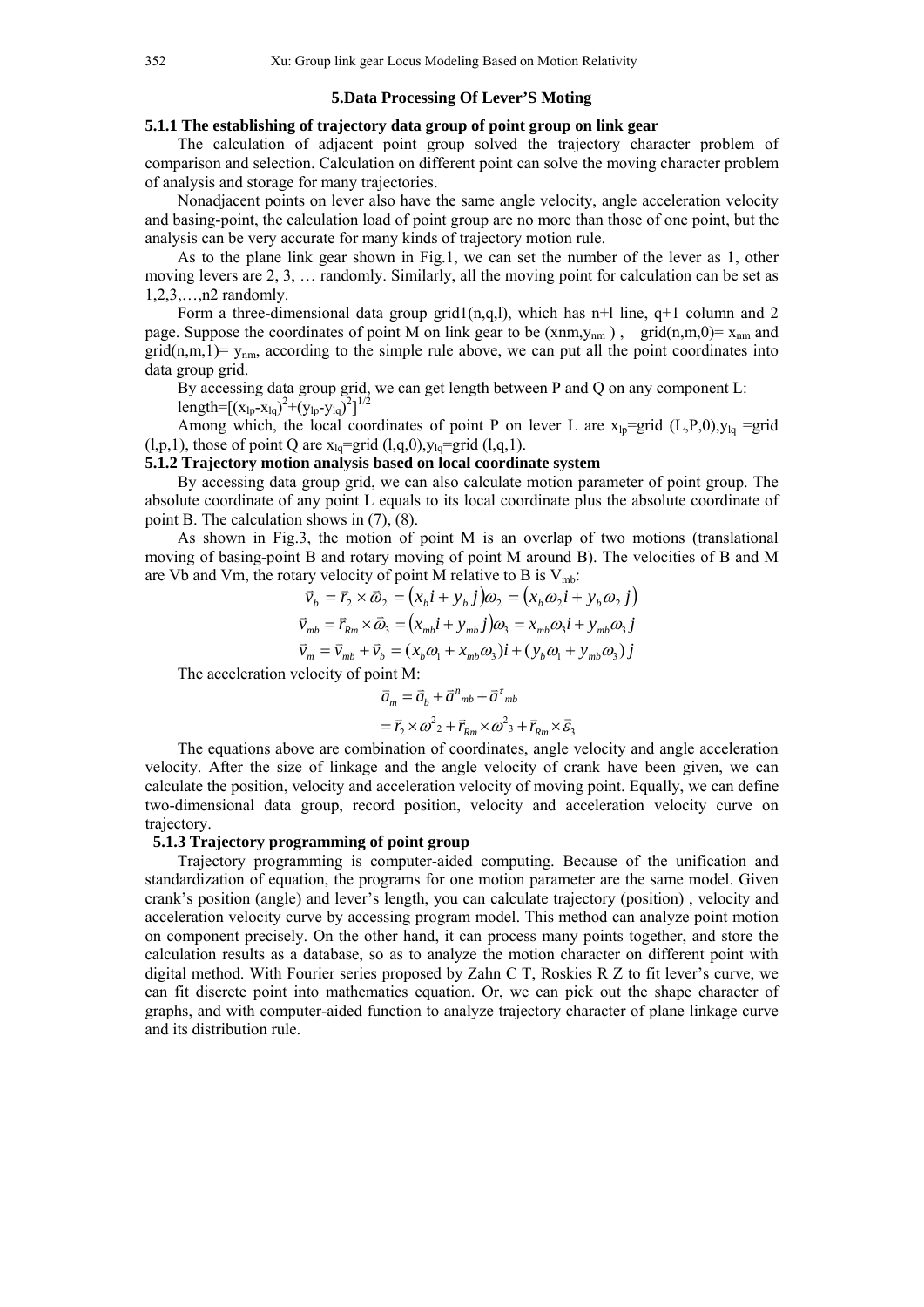The calculation process is the same for the same type of plane linkage, just to input different structure parameter and original condition, and you can get the trajectory and displacement. For other types of plane linkage such as crank block, we can deduce its overall motion equation with local axes, that is, the motion rule of moving axes, then the calculation equation of position, velocity and acceleration velocity on the component, then program according to process. The structure is different, but the method is the same.

# **6.Analysis Example For Linkage Motion**

For four-lever linkage n, imaginary line shown in Fig.2 (rectangle with round angle), when move in a plane, we use local axes  $x_RBy_R$ , then the coordinate of any point m can be expressed as ( $x_{Rmi}$ ,  $y_{Rmi}$ ).  $\theta_3$ ,  $\omega_n$ ,  $\varepsilon_n$  are angle movement of local axes  $x_RBy_R$ . All the points' local coordinates are in data group grid. Basing-point is B, solve position and motion parameters on point  $m_1, m_2, \ldots, m_n$  at any moment t:  $r_{mi}$ ,  $V_{miX}$ ,  $V_{miY}$ ,  $a_{miX}$ ,  $a_{miY}$ . Solution: position vector equation at any moment

$$
x_{nm_1} = r_2 \cos \theta_2 + x_{Rm_1} \cos \theta_3
$$
  
\n
$$
y_{nm_1} = r_2 \sin \theta_2 + y_{Rm_1} \sin \theta_3
$$
  
\n
$$
...
$$
  
\n
$$
x_{nm_i} = r_2 \cos \theta_2 + x_{Rm_i} \cos \theta_3
$$
  
\n
$$
y_{nm_i} = r_2 \sin \theta_2 + y_{Rm_i} \sin \theta_3
$$

Velocity vector equation at any moment t:

$$
\vec{v}_{m_1} = \vec{v}_{m_1b} + \vec{v}_b = (x_b \omega_1 + x_{m_1b} \omega_3) \vec{i} + (y_b \omega_1 + y_{m_1b} \omega_3) \vec{j} \dots
$$
  

$$
\vec{v}_{m_i} = \vec{v}_{m_ib} + \vec{v}_b = (x_b \omega_1 + x_{m_ib} \omega_3) \vec{i} + (y_b \omega_1 + y_{m_ib} \omega_3) \vec{j}
$$

We can see from above, the equation for any point 
$$
m_i
$$
 is the same as for point  $m_1$ , so is the program. Similarly, the calculation of acceleration velocity also has common calculation equation and program.

The basic process to establish linkage curve database is: 1)set linkage basic size  $r_1, r_2, r_3, r_4$ , if only proportion factor matters for curve character calculation, then suppose  $r_2=1$ ; 2)set position parameter  $r_{Rmi}$  of point M; 3)use plane linkage kinematics based on basic lever group and single automatic identification to analyze system, and calculate the overall motion rule of component; 4)calculate motion trajectory parameter of point M; 5)solve character parameter T for trajectory graph; 6)store basic parameter p and character parameter T according to certain data group  $grid(n,q,l)$  format. Repeat the step above, we can get character parameter database of linkage curve for different linkage and point.

## **7.Conclusion**

The trajectory parameter calculation method is based on motion relativity and differential geometry theory, which calculates points group motion parameter. It takes full advantage of the simple math relationship between local coordinates and the basing-point and overall motion rule, which makes the equation's deduction more simple, flexible and systematic, the programming and accessing of subprogram more handy, and accessing of data and analysis of graph more convenient. Local coordinate makes it more simple to construct storage model for linkage size information. It makes the best of the middle results for calculation, which reduced repetition in point group trajectory parameter calculation. It's a very effective resolution method.

#### **Acknowledgements**

The project is funded by the Sichuan educational Commission in the area of nature science (contract No. 2004A163).